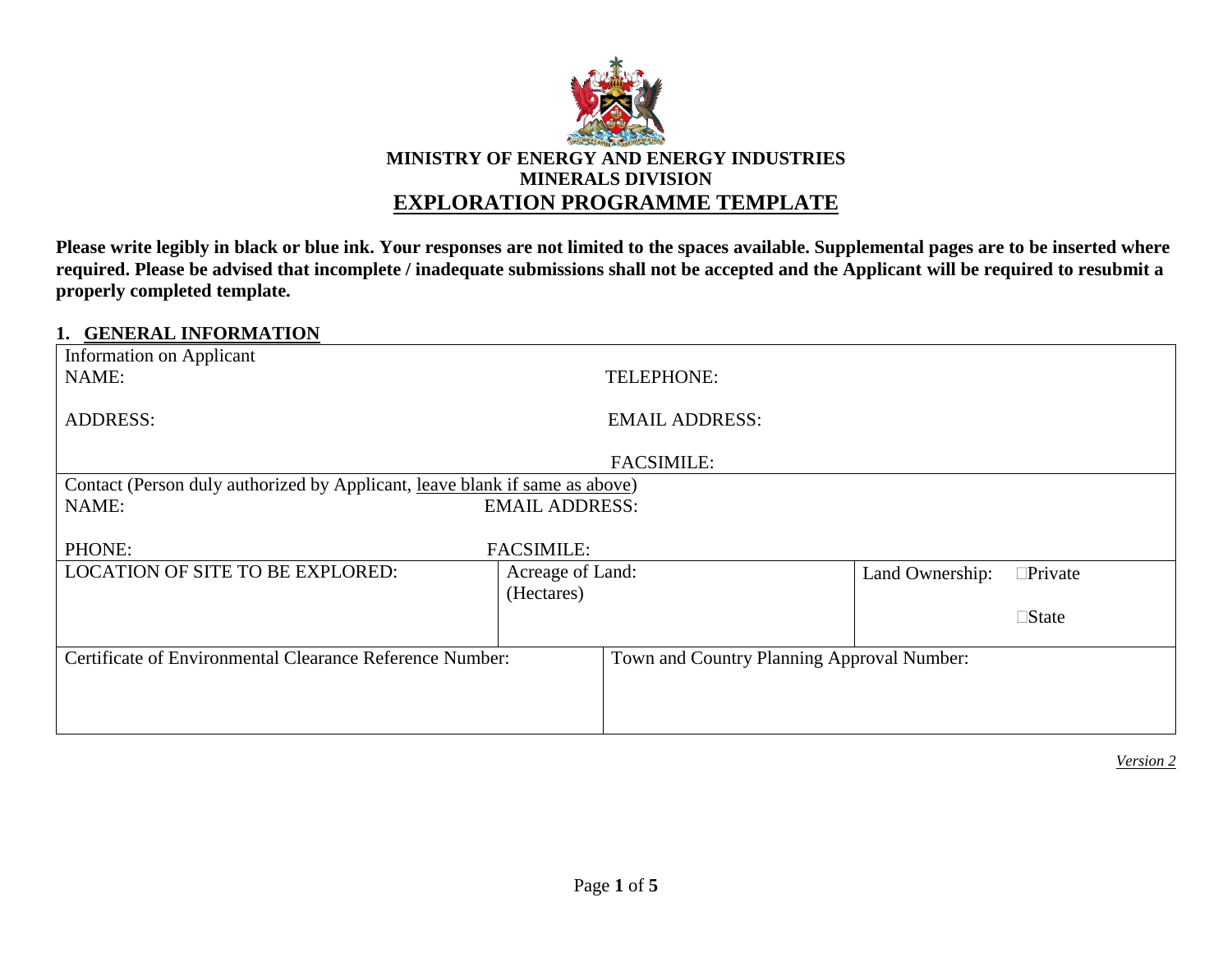### **2. General Site Description:**

| $\sim$ cher are $\sim$ to $\sim$ respectively.<br>List the current land use of the site                                                | For all nearby communities, give the following details |                                |  |  |  |  |  |
|----------------------------------------------------------------------------------------------------------------------------------------|--------------------------------------------------------|--------------------------------|--|--|--|--|--|
|                                                                                                                                        | Name                                                   |                                |  |  |  |  |  |
|                                                                                                                                        | Characteristics (e.g.                                  |                                |  |  |  |  |  |
|                                                                                                                                        | agricultural, residential,<br>$etc.$ )                 |                                |  |  |  |  |  |
|                                                                                                                                        | Location                                               |                                |  |  |  |  |  |
|                                                                                                                                        |                                                        |                                |  |  |  |  |  |
|                                                                                                                                        | Population Size                                        |                                |  |  |  |  |  |
| <b>Vegetation Type</b>                                                                                                                 |                                                        |                                |  |  |  |  |  |
| □Primary forest<br>$\square$ Secondary forest<br>□Evergreen seasonal forest □Semi-evergreen seasonal forest □Deciduous seasonal forest |                                                        |                                |  |  |  |  |  |
| $\Box$ Grasslands<br>□Bush lands<br>□Cultivated lands                                                                                  |                                                        |                                |  |  |  |  |  |
|                                                                                                                                        |                                                        | Acreage to be cleared (Ac/Ha): |  |  |  |  |  |
|                                                                                                                                        |                                                        |                                |  |  |  |  |  |
| <b>Topography and Gradient:</b>                                                                                                        |                                                        |                                |  |  |  |  |  |
| $\Box$ Generally flat                                                                                                                  |                                                        |                                |  |  |  |  |  |
| $\Box$ Rolling/Undulating                                                                                                              |                                                        |                                |  |  |  |  |  |
| $\Box$ Hilly/Mountainous                                                                                                               |                                                        |                                |  |  |  |  |  |
|                                                                                                                                        |                                                        |                                |  |  |  |  |  |
|                                                                                                                                        |                                                        |                                |  |  |  |  |  |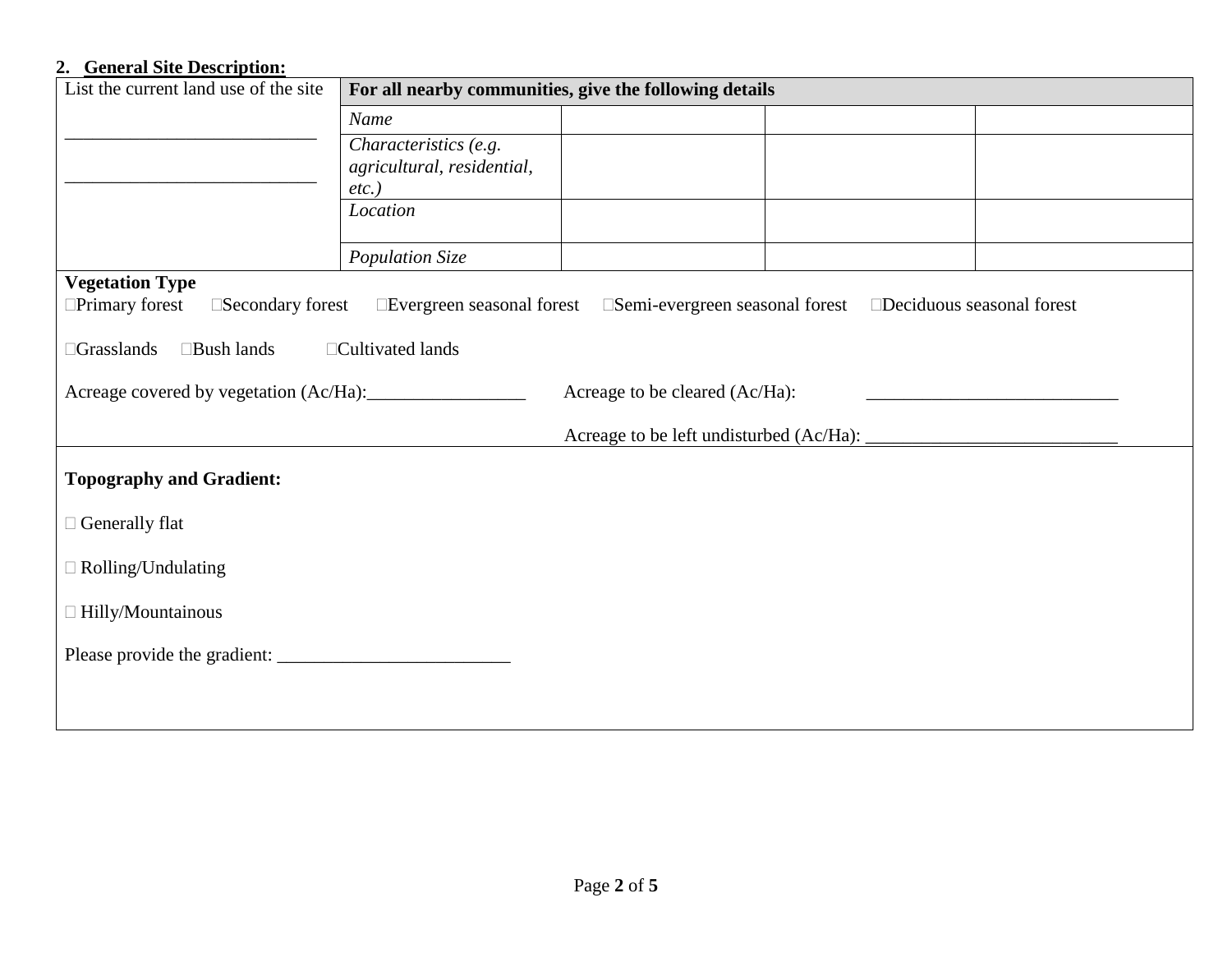#### **3. Exploration Programme Description:**

## **Main Material Type of Interest**

□ Sand

□ Fill material

□ Sand and gravel

□ Hard Rock:

□ Blue Limestone

Yellow Limestone

 $\Box$  Porcellanite

Andesite

Oil / Tar Sand

□ Other: Please indicate resource of interest

\_\_\_\_\_\_\_\_\_\_\_\_\_\_\_\_\_\_\_\_\_\_\_\_\_\_\_\_\_\_\_\_\_\_\_\_\_

## **Diagrams and Plans:**

i. Topography

- Topographic map of the site (to be prepared by a Land Surveyor)

## **Proposed Exploration Programme**

i. List details relating to proposed mapping, sampling and testing activities.

- Attach maps, survey grids, etc., where applicable.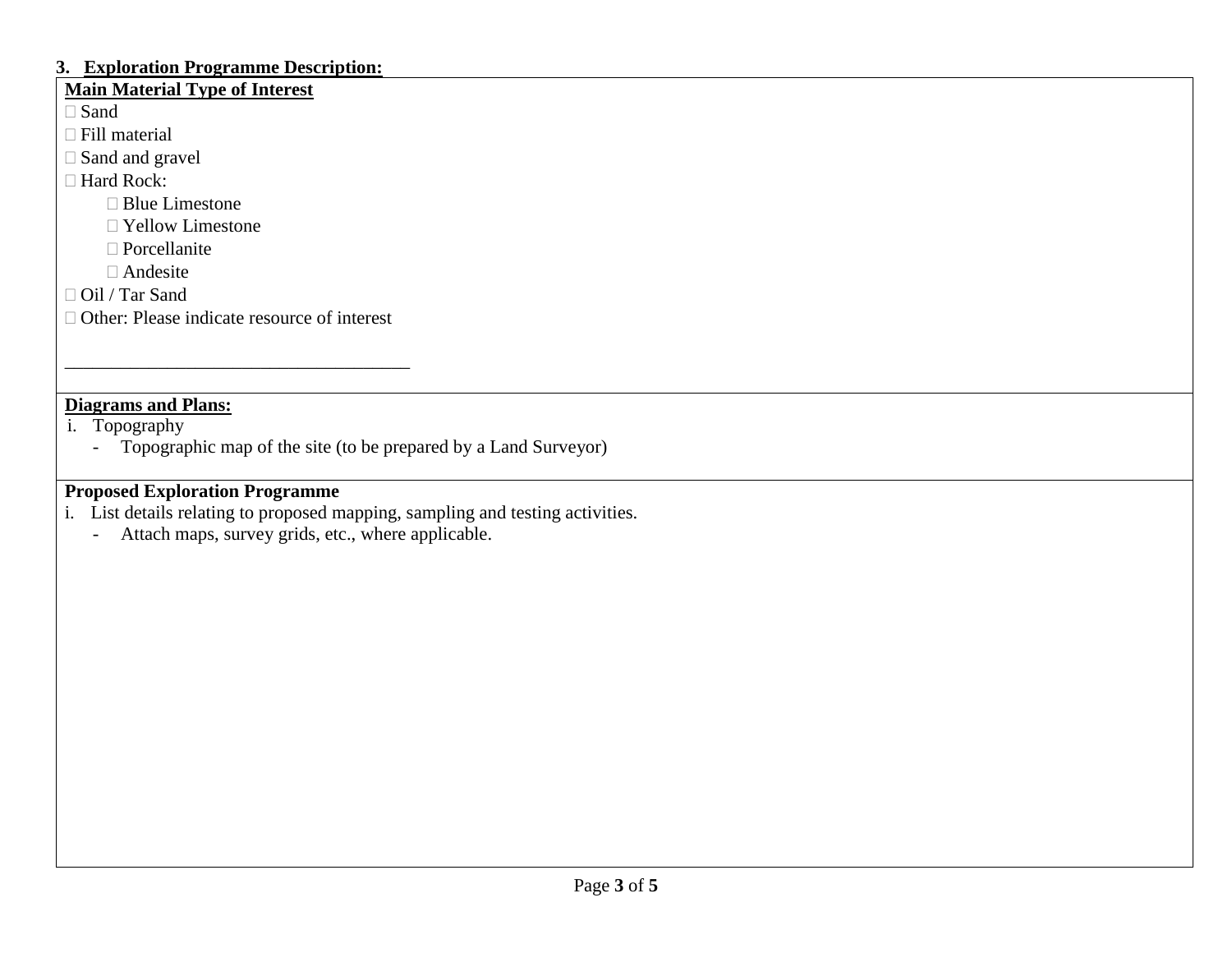# **Details of Equipment to be Utilized**

| Quantity | <b>Type of Equipment</b> | <b>Make and Model</b> | Capacity | <b>Power consumption</b> | <b>Power Source:</b><br>(Generator, T&TEC,<br>Diesel, etc.) |
|----------|--------------------------|-----------------------|----------|--------------------------|-------------------------------------------------------------|
|          |                          |                       |          |                          |                                                             |
|          |                          |                       |          |                          |                                                             |
|          |                          |                       |          |                          |                                                             |
|          |                          |                       |          |                          |                                                             |